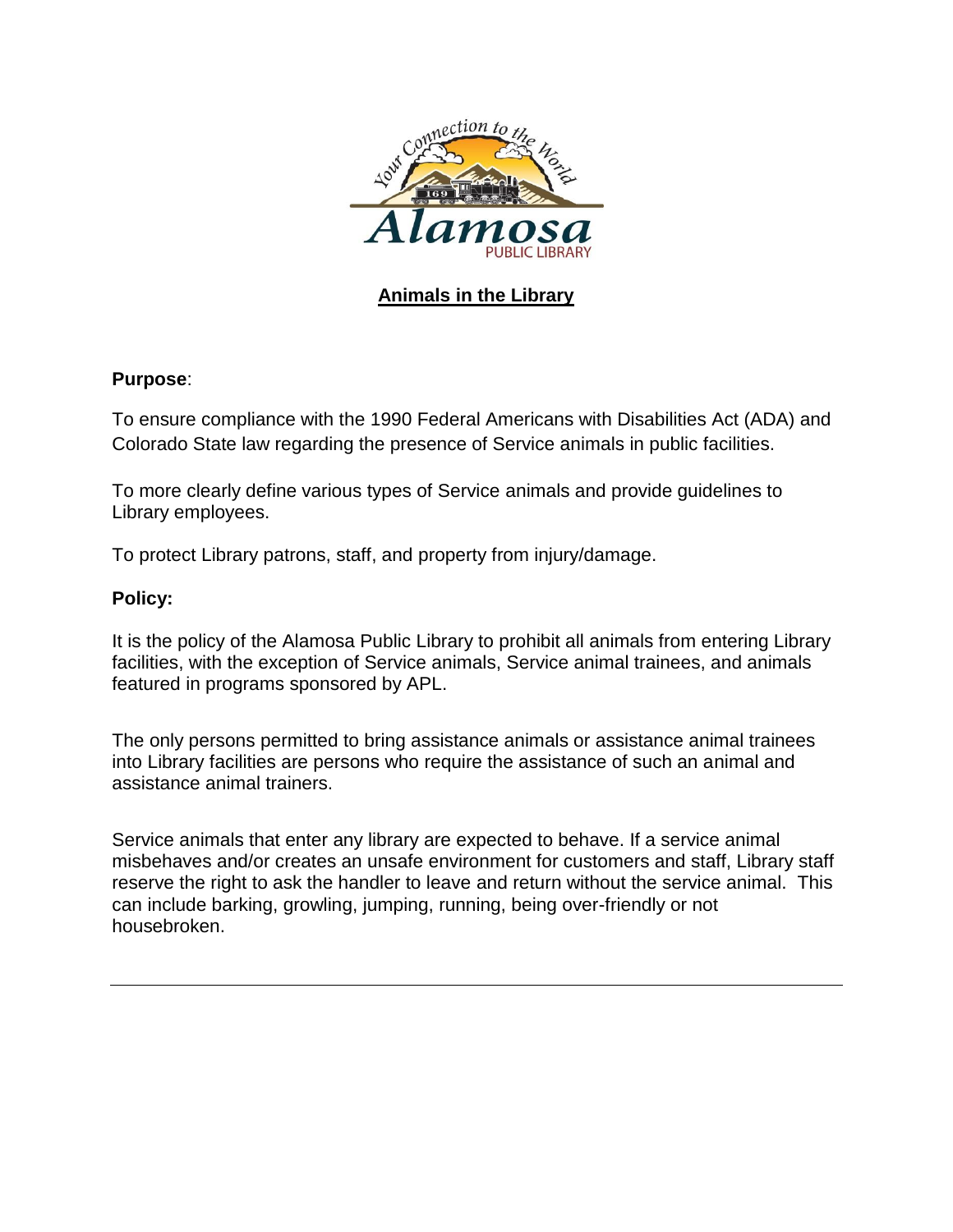# **Colorado Service Animal Laws**

Under federal law, service animals are protected under Titles II and III of the Americans with Disabilities Act (ADA).

Service animals in training are not protected by the ADA, however, they are protected under Colorado Revised Statute 24-34-803.

Under Colorado state law HB16-1426 (effective January 2017), it is a crime to knowingly misrepresent an animal as a service animal. For example, indicating a nonservice animal is a service animal to bring it into a public business that generally would not allow animals on the premises.

# **Service Animal Quick Facts**

- Service animals, as defined by the Americans with Disabilities Act (ADA), are either trained canines or miniature horses ONLY. There are no specific requirements about height and weight of canines, however, such specifications exist for miniature horses.
- A broader definition of service animal applies exclusively to air travel.
- Therapy or crime prevention animals do not qualify as service animals and are not protected under the ADA.
- Service animals are individually trained to perform a task for the benefit of an individual with a disability. Professional training is common, but not required.
- Service animals are not required to be listed on a registry, possess paperwork declaring the animal as a service animal, or wear a service animal vest.
- Service animals are working animals, not pets. They should not be pet, fed, or instructed to perform tasks by individuals other than their handler.
- Service animals must always be under the handler's control. Service animals must have a harness, leash, or other tether unless the handler's disability prohibits their use or if the animal's tasks would be directly hindered by such equipment.
- Businesses may ask a handler to remove their service animal if the animal is disruptive, aggressive, or not housebroken.
- It is the responsibility of the handler, not businesses, to provide care and control for a service animal.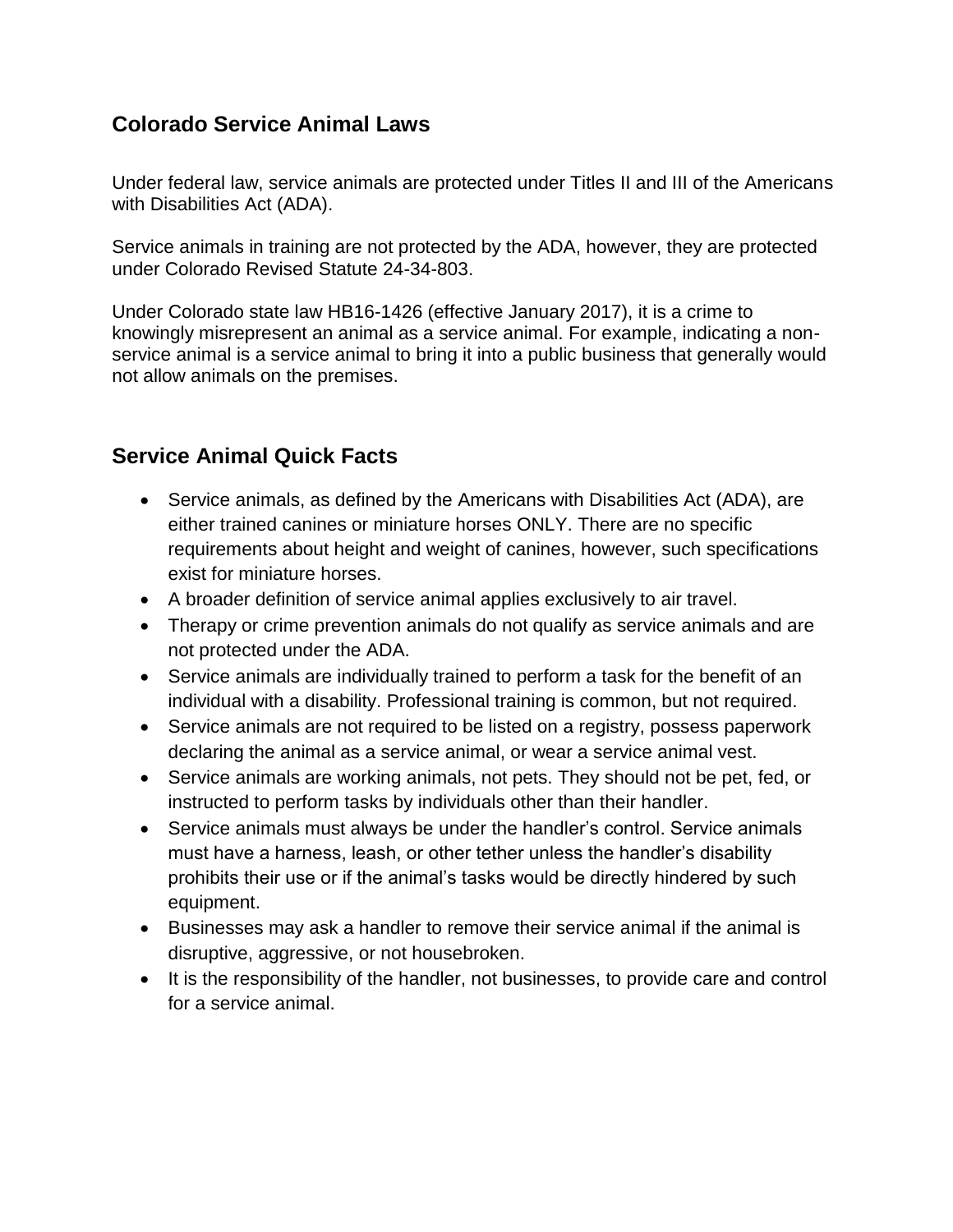# **Is This A Service Animal?**

A service animal is categorized as such because it is tasked with performing services directly related to a person's disability. A person's disability may not always be visible.

## **Businesses and public entities are only legally allowed to ask two questions to inquire about a service animal:**

- 1. Is this a service animal?
- 2. What task has the animal been trained to perform?

Businesses and public entities are **not** permitted to require:

An individual to specify their disability. The animal to demonstrate the task it has been trained to perform. Documentation proving the animal is on a registry or has been professionally trained.

# **Service Animal Tasks**

Services rendered by the animal may include but not be limited to the following:

### **For individuals with visible disabilities**

Picking up or retrieving objects. Guiding an individual who is blind or visually impaired. Providing balance and/or physical support.

#### **For individuals with hidden/invisible disabilities**

Aiding an individual who has hearing loss. Performing various tasks during a seizure. Interrupting impulsive behaviors for someone

# **Companion Animals ≠ Service Animals**

An animal that primarily provides emotional support, comfort, and/or companionship for a person with a disability is commonly referred to as a companion or assistance animal.

Companion or assistance animals do not qualify as service animals and are not protected under the ADA, however, they are protected under federal and state housing laws.